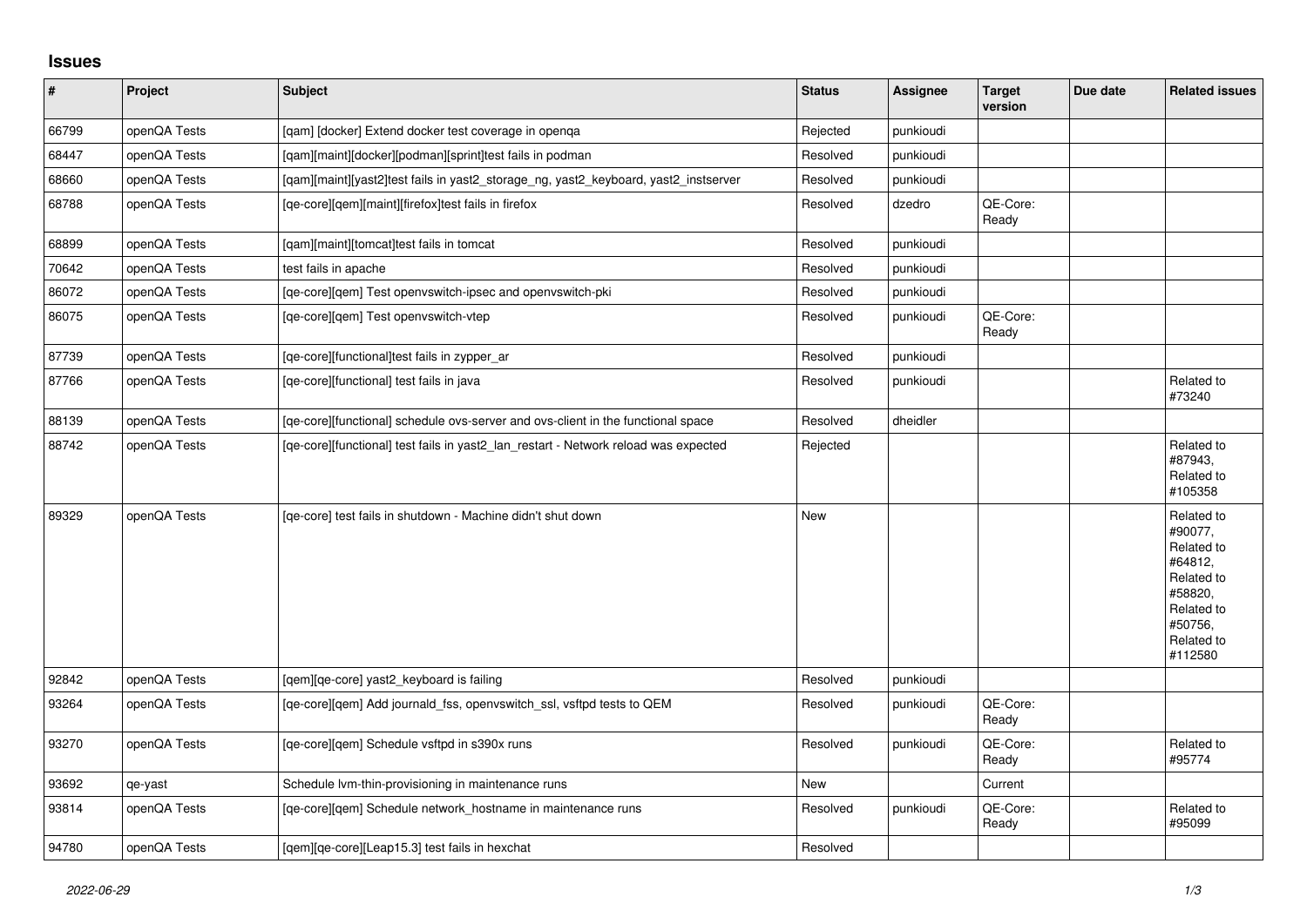| $\vert$ # | Project               | <b>Subject</b>                                                                                                                   | <b>Status</b>  | Assignee  | <b>Target</b><br>version | Due date | <b>Related issues</b>                                                  |
|-----------|-----------------------|----------------------------------------------------------------------------------------------------------------------------------|----------------|-----------|--------------------------|----------|------------------------------------------------------------------------|
| 94810     | openQA Tests          | [Leap15.3][qem][qe-core] test fails in qam_zypper_patch                                                                          | Resolved       | punkioudi | QE-Core:<br>Ready        |          |                                                                        |
| 94841     | openQA Tests          | [Leap15.3] test fails in pam                                                                                                     | New            |           |                          |          |                                                                        |
| 94859     | openQA Tests          | [Leap15.3] test fails in zypper_ar                                                                                               | Resolved       | punkioudi | QE-Core:<br>Ready        |          |                                                                        |
| 94985     | qe-yast               | [Leap 15.3] test fails in yast2_control_center                                                                                   | Rejected       |           | Current                  |          |                                                                        |
| 95036     | openQA Tests          | [Leap 15.3 Updates] Jobs are being restarted often, not allowing the previous jobs to finish                                     | Resolved       | punkioudi | QE-Core:<br>Ready        |          | Related to<br>#94853                                                   |
| 95099     | openQA Tests          | [qe-core][qem] Schedule network_configuration in sle15sp[3,2]                                                                    | New            |           |                          |          | Related to<br>#93814                                                   |
| 95137     | openQA Tests          | [Leap 15.3] test fails in kontact                                                                                                | New            |           |                          |          |                                                                        |
| 95389     | openQA Tests          | [Leap15.3][qe-core][qem][epic] test fails sporadically in updates_packagekit_gpk                                                 | Feedback       |           |                          |          |                                                                        |
| 95530     | openQA Tests          | [Leap15.3][qem][opensuse][kde] test fails sporadically in dolphin                                                                | Resolved       | favogt    |                          |          |                                                                        |
| 95733     | openQA Tests          | [Leap 15.3][qem][qe-desktop] test fails in multi_users_dm                                                                        | New            |           |                          |          |                                                                        |
| 95774     | openQA Tests          | [qe-core][qem] Remove soft-fail from vsftpd.pm in s390x, when the bug is solved                                                  | <b>Blocked</b> |           |                          |          | Related to<br>#93270                                                   |
| 96569     | openQA Tests          | [leap 15.3][qe-yast] test fails in logpackages                                                                                   | Resolved       |           |                          |          |                                                                        |
| 96716     | openQA Tests          | [qe-core][CI] Add CI check for module header not being updated                                                                   | Resolved       | punkioudi | QE-Core:<br>Ready        |          |                                                                        |
| 97187     | openQA Tests          | [Leap 15.3][qe-core] test fails in sshd                                                                                          | Resolved       | geor      | QE-Core:<br>Ready        |          |                                                                        |
| 97286     | openQA Tests          | [opensuse][leap] test fails in updates_packagekit_gpk                                                                            | New            |           |                          |          |                                                                        |
| 98307     | openQA Infrastructure | Many jobs in o3 fail with timeout_exceeded on openqaworker1 auto_review:"timeout: setup<br>exceeded MAX_SETUP_TIME":retry size:M | Resolved       | mkittler  | Ready                    |          | Related to<br>#96557,<br>Related to<br>#81828,<br>Related to<br>#97658 |
| 101587    | openQA Tests          | [Leap15.3][qe-core] - test fails in grub_test                                                                                    | Resolved       | punkioudi |                          |          |                                                                        |
| 101596    | openQA Tests          | [Leap15.3] [qe-core] test fails in ghostscript                                                                                   | Resolved       | punkioudi |                          |          |                                                                        |
| 101930    | qe-yast               | [leap15.3] test fails sporadically in await_install                                                                              | Closed         | oorlov    | Current                  |          |                                                                        |
| 102080    | openQA Tests          | [Leap15.3] test fails in validate_lvm                                                                                            | Resolved       | punkioudi |                          |          |                                                                        |
| 102098    | openQA Tests          | [ge-core][Leap15.3] test fails in mariadb srv                                                                                    | Resolved       |           |                          |          |                                                                        |
| 102104    | openQA Tests          | [qe-core][Leap15.3] test fails in orphaned_packages_check                                                                        | Resolved       |           |                          |          |                                                                        |
| 104959    | openQA Tests          | [qe-core][to be refined] fix minimal tests in Functional                                                                         | New            |           |                          |          |                                                                        |
| 107233    | openQA Tests          | [leap 15.3][qe-core] test fails in ooffice                                                                                       | Resolved       | apappas   |                          |          |                                                                        |
| 107236    | openQA Tests          | [leap 15.3][qe-core] test fails in oomath                                                                                        | Resolved       | punkioudi |                          |          |                                                                        |